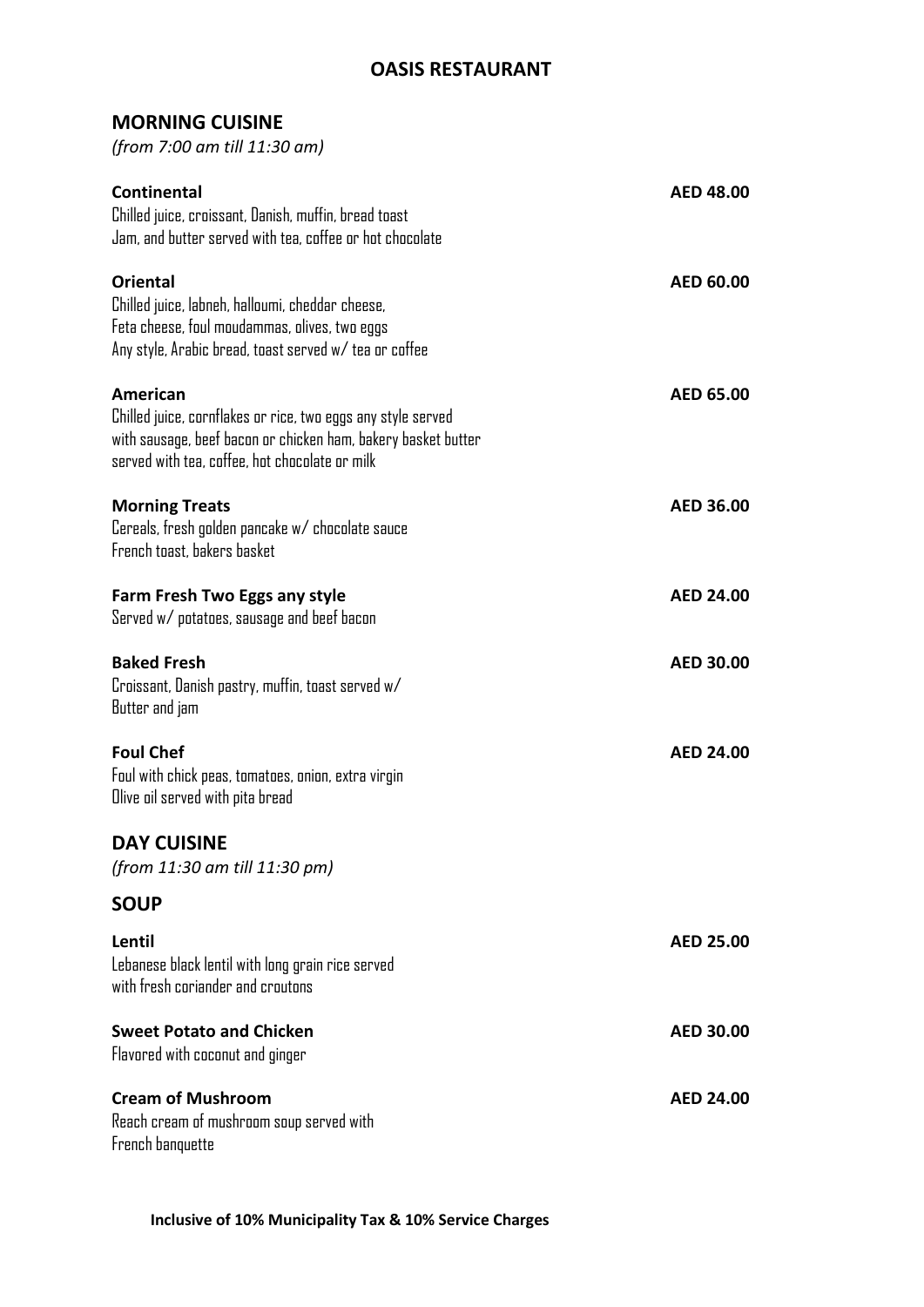## **SANDWICHES**

| <b>Classic Beef Burger</b><br>served with cheese or fried eggs                                                                    | <b>AED 50.00</b> |
|-----------------------------------------------------------------------------------------------------------------------------------|------------------|
| <b>Chicken Pate</b><br>Grounded chicken Pattie, mayonnaise, kettuce, pickled<br>Cucumber, onion, tomato, served with French Fries | AED 48.00        |
| <b>Crispy Chicken Wrap</b><br>Fried Chicken Fillet with cocktail sauce, jalapeno, lettuce<br>And cheese                           | AED 42.00        |
| <b>Club Sandwich</b><br>Turkey ham, beef steak, fried egg, cheese tomato and<br>Served with French Fries                          | <b>AED 48.00</b> |
| <b>Tango Sandwich</b><br>Fried shrimps with spice island sauce, lettuce, tomato,<br>and French fries                              | <b>AED 42.00</b> |
| <b>House Sandwich</b><br>Grilled toasted or plain in brown or white bread<br>Turke ham, chicken, tuna, egg, cheese or vegetable   | <b>AED 38.00</b> |
| Philadelphia Sandwich<br>Grilled steak with cheese, onion, mushroom and<br>capsicum                                               | <b>AED 48.00</b> |
| <b>MAIN COURSE</b><br><b>Pan - Fried Jumbo Shrimps</b><br>Accompanied by grill asparagus, zucchini and haloumi<br>cheese          | AED 90.00        |
| <b>Mixed Grill</b><br>Combination of lamb kebab, kofta, shish tawouk, lamb chops<br>With stick potato, vegetable and garlic       | AED 68.00        |
| Dates Roasted baby Chicken with Basil Risotto<br>With olives and capers and fresh herbs mini salad                                | AED 60.00        |
| <b>Grilled Fillet Steak</b><br>Served with mushroom, sautéed carrot and Cajun potato                                              | <b>AED 75.00</b> |
| <b>Grilled Lamb Chops</b><br>Served on spinach ad sautéed baby vegetables                                                         | AED 79.00        |
| <b>Grilled Fish Fillet</b><br>Served with grilled vegetables, saffron rice and zaatar lemon<br>Butter sauce                       | AED 49.00        |
| Kofta Eggplant Fukhara                                                                                                            | <b>AED 52.00</b> |
| Inclusive of 10% Municipality Tax & 10% Service Charges                                                                           |                  |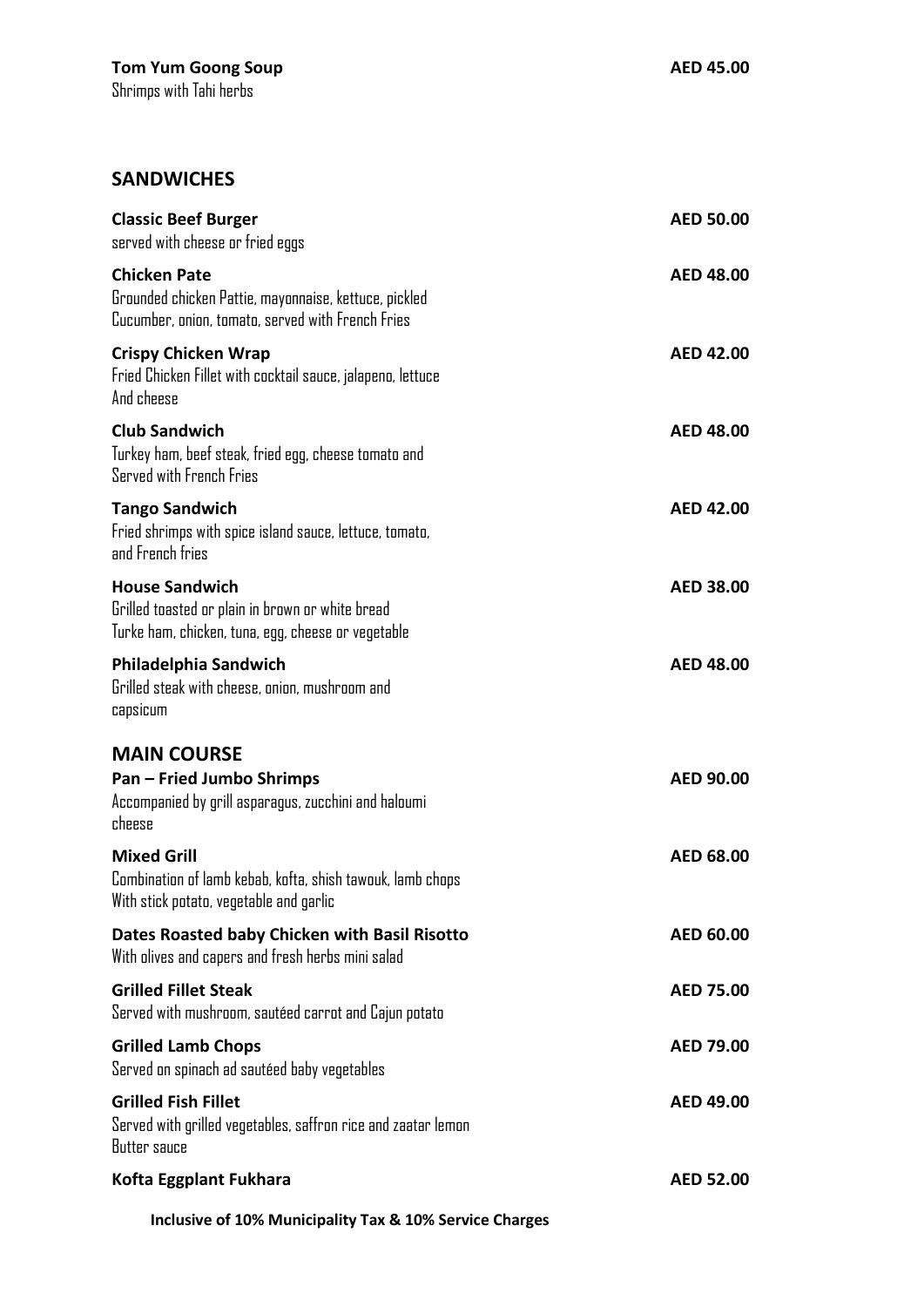| Subtly seasonal lamb kofta meatballs, slow cooking in the oven<br>With fried cubes of creamy eggplant stirred into tangy tomato<br>Sauce with white rice                                   |                                                                                                  |
|--------------------------------------------------------------------------------------------------------------------------------------------------------------------------------------------|--------------------------------------------------------------------------------------------------|
| <b>Penne Rigatte</b>                                                                                                                                                                       | AED 39.00                                                                                        |
| Served with broccoli, French beans, basil, tomato and garlic<br><b>Mascarpone Trifle</b><br>With lady finger, cardamom and orange                                                          | <b>AED 45.00</b>                                                                                 |
| <b>Freshly Pastry Homemade</b>                                                                                                                                                             | <b>AED 20.00</b>                                                                                 |
| <b>Selection of Ice Cream</b><br>3 scoop of Ice Cream with chocolate, strawberry topping<br>with fresh strawberry and nuts                                                                 | AED 35.00                                                                                        |
| <b>KIDS MENU</b><br>(from 11:30 am till 11:00 pm)                                                                                                                                          |                                                                                                  |
| <b>SANDWICHES</b><br><b>Hamburger or Cheese Burger</b><br><b>Chicken Schnitzel with Mayo and Iceberg</b><br><b>Hotdog with cucumber Relish</b><br><b>Cheese Toast</b>                      | <b>AED 25.00</b><br><b>AED 25.00</b><br><b>AED 24.00</b><br><b>AED 20.00</b>                     |
| <b>ENTREES</b><br><b>Chicken Pizza</b><br><b>Linguini and Bolognese</b><br><b>Spaghetti Pomodoro with Parmesan</b><br><b>Fried Chicken stripes with fries stick</b><br><b>French Fries</b> | <b>AED 30.00</b><br><b>AED 30.00</b><br><b>AED 24.00</b><br><b>AED 30.00</b><br><b>AED 15.00</b> |
| <b>NIGHT MENU</b>                                                                                                                                                                          |                                                                                                  |
| (from 11:30 pm till 7:00 am)                                                                                                                                                               |                                                                                                  |
| <b>Continental Breakfast</b><br>Chilled juice, Croissant, Danish Pastry, Muffin, bread Toast,<br>Jam, and Butter served with Tea, Coffee or Hot chocolate                                  | <b>AED 48.00</b>                                                                                 |
| <b>Mushroom Cream</b><br>Reach Cream of Mushroom Soup Served with French banquette                                                                                                         | <b>AED 24.00</b>                                                                                 |
| <b>Arabic Salad</b><br>Cucumbers, Tomatoes, Green Pepper with olive oil                                                                                                                    | <b>AED 24.00</b>                                                                                 |
| <b>Classic Beef Burger</b><br>Served with cheese or Fried Eggs                                                                                                                             | <b>AED 50.00</b>                                                                                 |
| <b>Chicken Pate</b><br>Grounded chicken pattie, mayonnaise, lettuce, pickles cucumber                                                                                                      | <b>AED 48.00</b>                                                                                 |
|                                                                                                                                                                                            |                                                                                                  |

 **Inclusive of 10% Municipality Tax & 10% Service Charges**